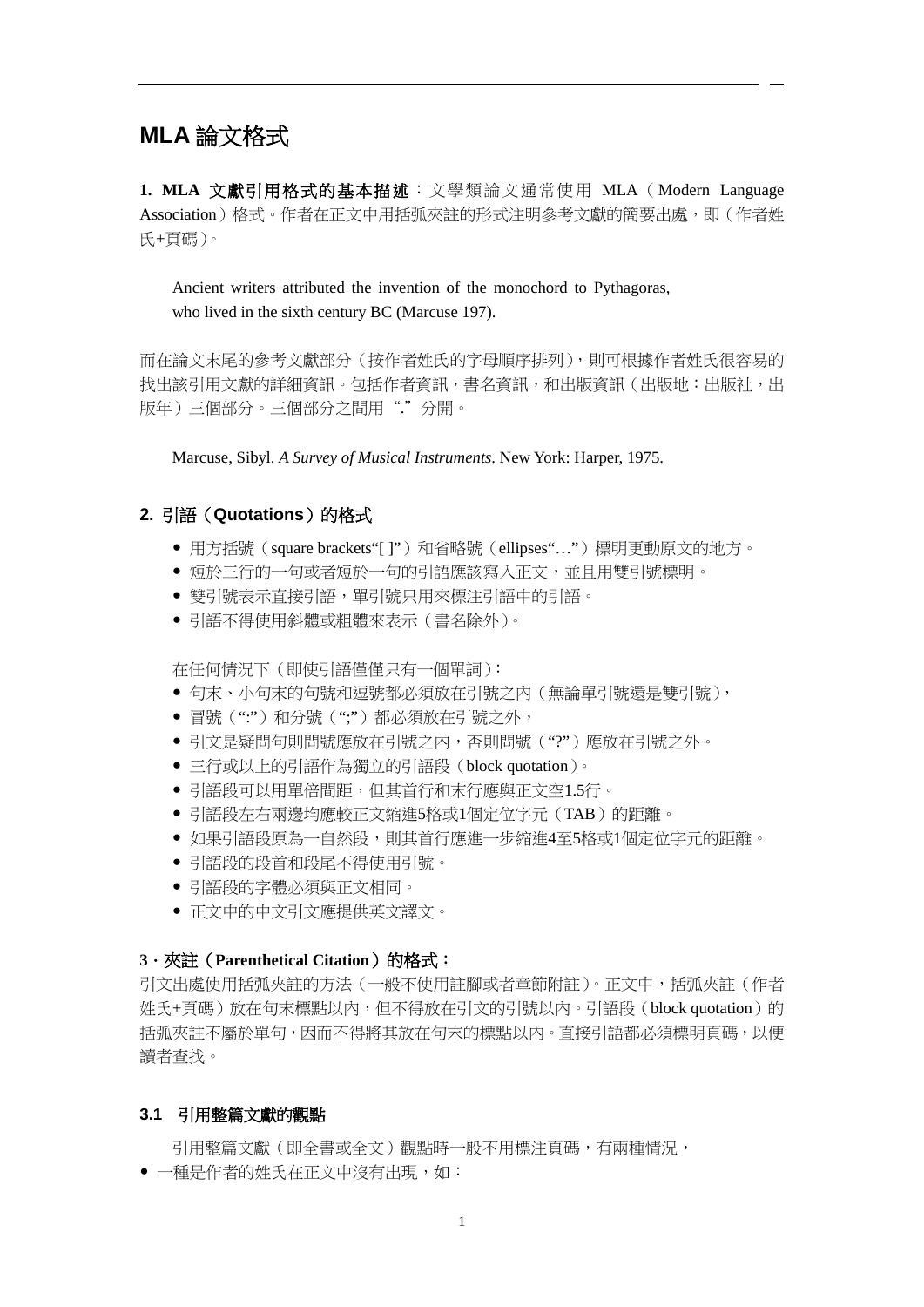Charlotte and Emily Bronte were polar opposites, not only in their personalities but in their sources of inspiration for writing (Taylor).

● 另一種情況是作者的姓氏已在正文同一句中出現,按 MLA 的規範不需要使用括弧夾註, 如:

Taylor claims that Charlotte and Emily Bronte were polar opposites, not only in their personalities but in their sources of inspiration for writing.

在英文撰寫的論文中引用中文著作或者期刊,括弧夾註中只需用中文拼音標明作者的姓 氏,不得使用漢字,如:

(Fang, 12)

## **3.2.** 引用文獻中具體觀點或文字

引用文獻中某一具體觀點或文字時必須注明該觀點或者該段文字出現的頁碼,沒有頁碼 是文獻引用不規範的表現。若作者的姓氏已在正文同一句中出現,則不需要在括弧夾註中重 複。

According to Marcuse, Ancient writers attributed the invention of the monochord to Pythagoras, who lived in the sixth century BC (197).

#### **3.2.1** 引用多位作者寫作的同一文獻

二至三位作者:

Among intentional spoonerisms, the "punlike metathesis of distinctive features may serve to weld together words etymologically unrelated but close in their sound and meaning" (Jakobson and Waugh 304).

(如果有三位作者,在括弧夾註中應用逗號分隔他們的姓氏,如:(Alton, Davies, and Rice  $56) \cdot$ )

The study was extended for two years, and only after results were reviewed by an independent panel did the researchers publish their findings (Blaine et al. 35).

#### **3.2.2** 引用同樣姓氏的不同作者

假若兩個或兩個以上的作者有同樣的姓氏,則括弧夾註中應同時使用他們名字的首字 母,如:

Although some medical ethicists claim that cloning will lead to designer children (R. Miller 12), others note that the advantages for medical research outweigh this consideration (A. Miller 46).

引用中文著作或期刊時同姓作者的情況較多,應在括弧夾註中使用他們名字的首字母加 以區分,如:

(S.R. Wang 26) (J.X. Wang 30)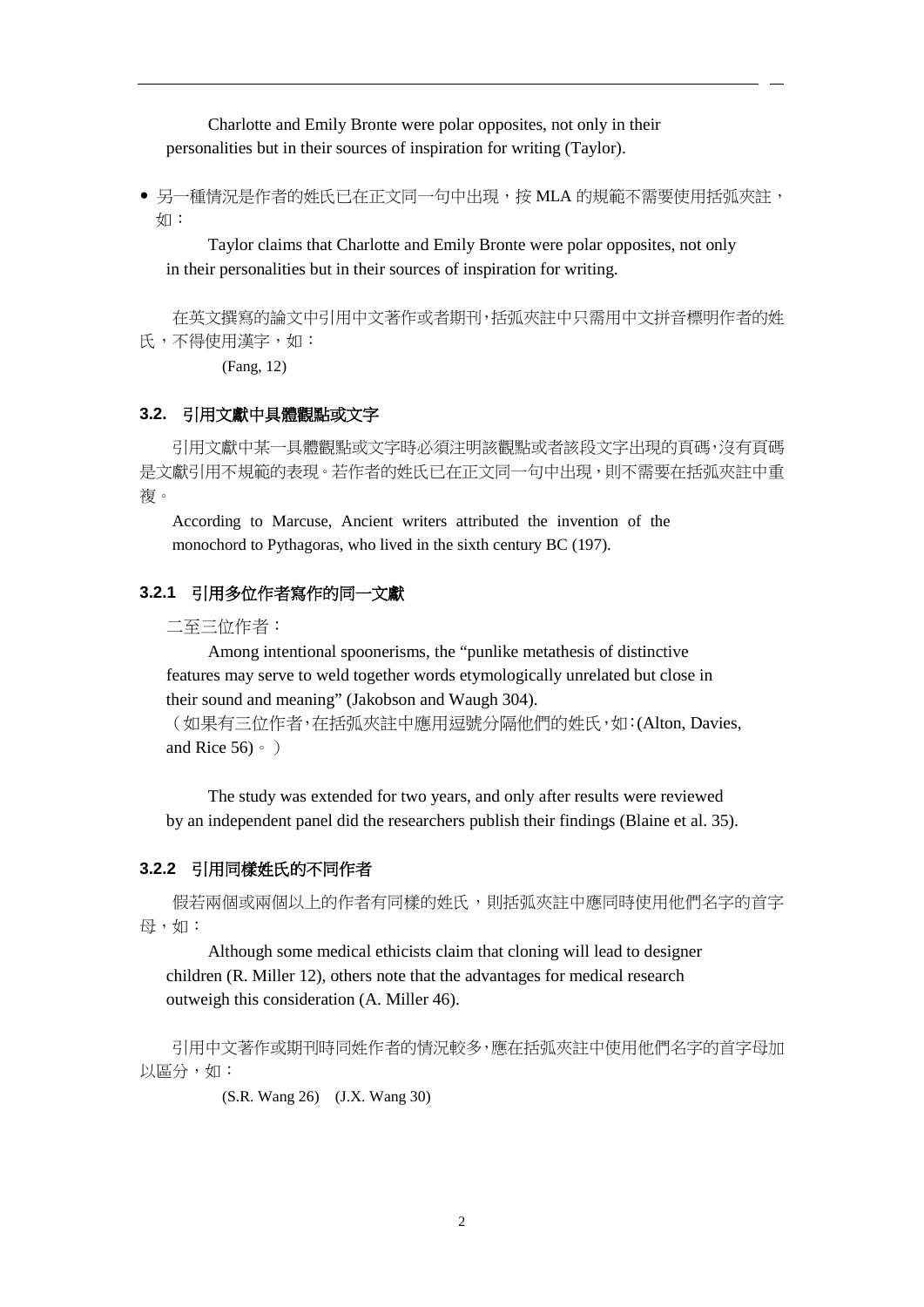#### **3. 3** 引用團體作者(**corporate author**)

引用團體作者的作品,括弧夾註中應使用團體的名稱,如:

It was apparent that the American health care system needed "to be fixed and perhaps radically modified" (Public Agenda Foundation 4).

## **3.4** 引用無作者文獻

引用無作者文獻,如果文獻標題沒有出現在正文裡,則括弧夾註中應使用該標題或者(如 果標題過長的話)使用該標題中的關鍵字組,如:

An anonymous Wordsworth critic once argued that his poems were too emotional ("Wordsworth Is A Loser" 100).

在使用關鍵字組時應該選擇標題開始部分的片語。

無論是MLA還是APA的規範,獨立出版物的標題或者標題中的關鍵字組用斜體標出, 出版物內含的作品的名稱以及未出版的作品(講演、論文等)的標題或者標題中的關鍵字組 則用引號標出。

#### **3.5** 引用書信、談話中的觀點或文字

書信和談話(含電子郵件、訪談、電話等)無法在正文後面的參考文獻中列出,但應該 在正文中使用括弧夾註的方法注明出處。例如:

Jesse Moore (telephone conversation, May 12, 1989) admitted the need for an in-depth analysis of the otherness expressed in the work.

# **3.6** 引用同一作者的多篇文獻

按 MLA 規範,引用同一作者的多篇文獻時,在括弧夾註中應加入文獻標題中的關鍵字 組,如:

Lightenor has argued that computers are not useful tools for small children ("Too Soon" 38), though he has acknowledged that early exposure to computer games does lead to better small motor skill development ("Hand-Eye Development" 17).

或者

Computers are not useful tools for small children (Lightenor, "Too Soon" 38), though he has acknowledged that early exposure to computer games does lead to better small motor skill development (Lightenor, "Hand-Eye Development" 17).

## 或者

Lightenor has argued that computers are not useful tools for small children, though he has acknowledged that early exposure to computer games does lead to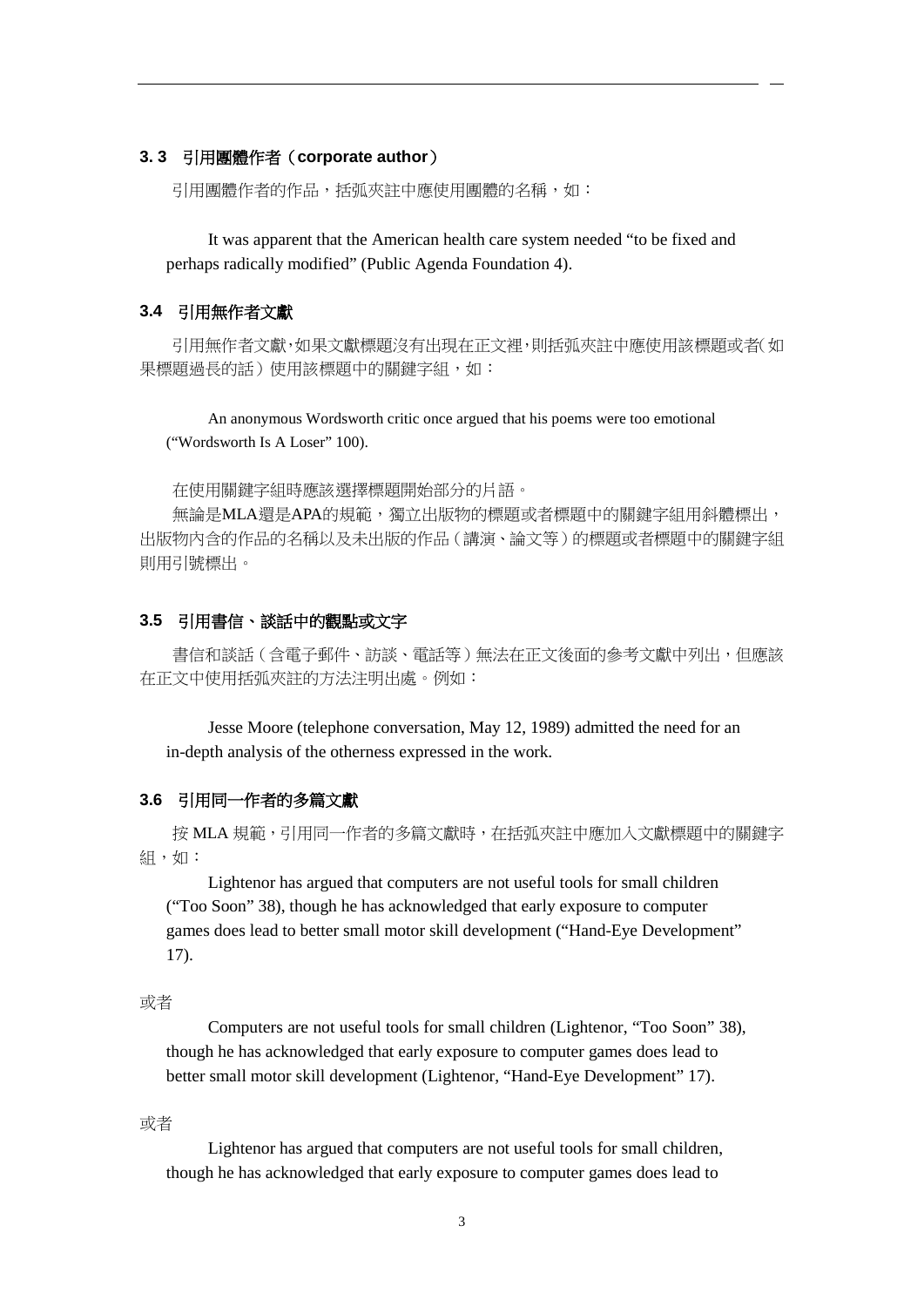better small motor skill development ("Too Soon" 38 and "Hand-Eye Development" 17).

## **3.7** 同時引用不同作者的多篇文獻

括弧夾註可以包括不同作者的多篇文獻,文獻按作者姓氏的字母順序排列(注意分號的 使用),如:

The dangers of mountain lions to humans have been well documented (Rychnovsky 40; Seidensticker 114; Williams 30).

在 MLA 的規範中,如果不同作者的多篇文獻過於冗長,則不用括弧夾註,而使用註腳 (見 4)。

## **3.8** 引用非直接文獻(**indirect source**)

論文應盡可能避免使用非直接文獻(即二級文獻 secondary source),但在無法找到直接 文獻(即一級文獻 primary source)的情況下,引文可以從非直接文獻中析出,例如:

Samuel Johnson admitted that Edmund Burke was an "extraordinary man" (qtd. in Boswell 2: 450).

(注意:"qtd. in"中的字母"i"不得大寫。)

引用非直接文獻以後,在正文後參考文獻著錄中只需列入該非直接文獻的條目(即上述 實例中的"Boswell"和"Murzynski & Degelman, 1996")。

## **3.9** 引用文學作品和經典文獻

按 MLA 的規範,有幾種情況括弧夾註內不標頁碼。 在引用劇本時應標出引文的幕、場、行,如:

In his famous advice to players, Shakespeare's *Hamlet* defines the purpose of theater, "whose end, both at the first and now, was and is, to hold, as 'twere, the mirror up to nature"  $(3.2.21-23)$ .

(也可用 III.ii.23,來表示第三幕的第二場的第 23 行.)

這裡的括弧夾註表示引文來自劇本第三幕第二場的 21 至 23 行。(注意標點的使用。) 在引用詩歌時應標出引文的節、行,如:

When Homer's Odysseus comes to the hall of Circe, he finds his men "mild / in her soft spell, fed on her drug of evil" (10.209-11).

這裡的括弧夾註表示引文來自詩歌第 10 節的 209 至 211 行。對不分節的詩第一次引用時應 說明括弧裡標的是行數,使用"line",以後的引用則不需再說明。例如:

第一次引用:(lines 5-8)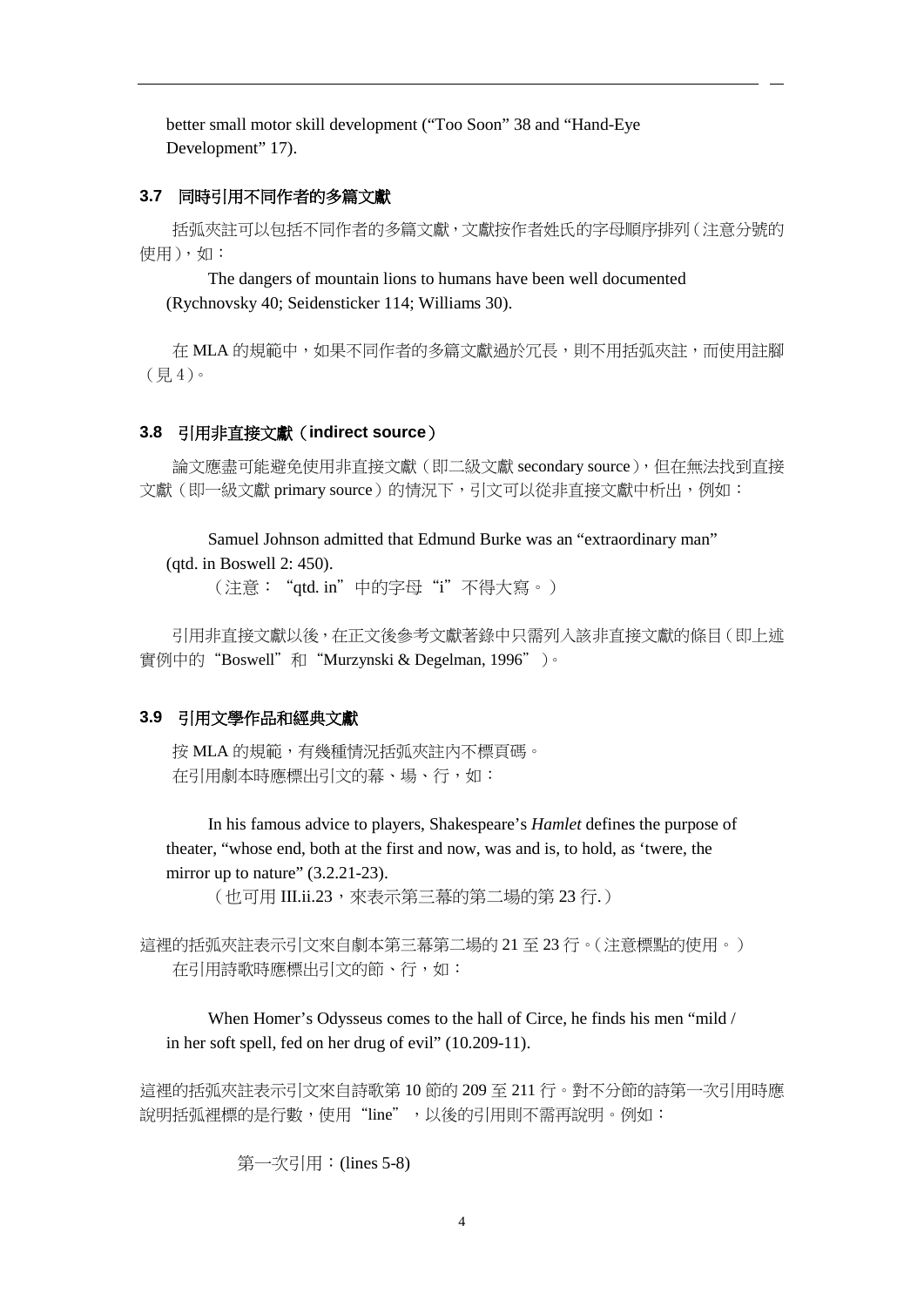以後的引用:(12-13)

在引用有章節、分冊的小說的時候,應標出引文所在的頁碼、冊數、章節,如:

One of Kingsolver's narrators, teenager Rachel, pushes her vocabulary beyond its limits. For example, Rachel complains that being forced to live in the Congo with her missionary family is "a sheer tapestry of justice" because her chances of finding a boyfriend are "dull and void" (117; bk. 2, ch. 10).

例子裡的括弧夾註表示引文來自該書第二冊第十章的第 117 頁。(注意標點和縮略語的使 用。)

在引用《聖經》、《可蘭經》等經典文獻的時候,應標出引文的篇、章、節,如:

Consider the words of Solomon: "If your enemies are hungry, give them food to eat. If they are thirsty, give them water to drink" (*Bible*, Prov. 25.21).

例子裡的括弧夾註表示引文來自舊約《聖經》的《箴言》篇第 25 章第 21 節。《聖經》各篇 的縮寫有標準的寫法,因而使用時應該注意核對。

#### **3.10** 對引語文字的更改

直接引語如出現在正文中間,使用引語的句子不得違反英語語法,不得出現"句中 句"。為了使含直接引語的句子合乎語法,往往有必要對引語的文字作一定的更改。如果要 刪除引語中個別詞句,可以用省略號(ellipses"…")取代刪除的詞句。如果要加入或者更改 個別單詞或者片語,則可以將需要加入或者更改的單詞或片語放在方括號(square brackets"[ ]")以内。例如:

#### 刪除詞句:

He stated, "The 'placebo effect,' ... disappeared when behaviors were studied in this manner" (Smith 276), but he did not clarify which behaviors were studied.

#### 添加片語:

Smith (276) found that "the placebo effect, which had been verified in previous studies, disappeared when [his own and others'] behaviors were studied in this manner."

無論刪改還是添加字詞均不得變更引語的原意。

● 注意:如果刪除是在句內,應該空一格以後再加省略號。如果刪除是在一句整句以 後,則應在該整句最後的標點(句號、問號或驚嘆號)不空格直接加省略號。省略號應該用 三個句點。

#### **3.11** 引用網路和電子出版物

引用網路文獻和電子出版物時文中夾註的基本原則與引用其他文獻時是基本一致的。 引用網路和電子文獻觀點時有兩種情況: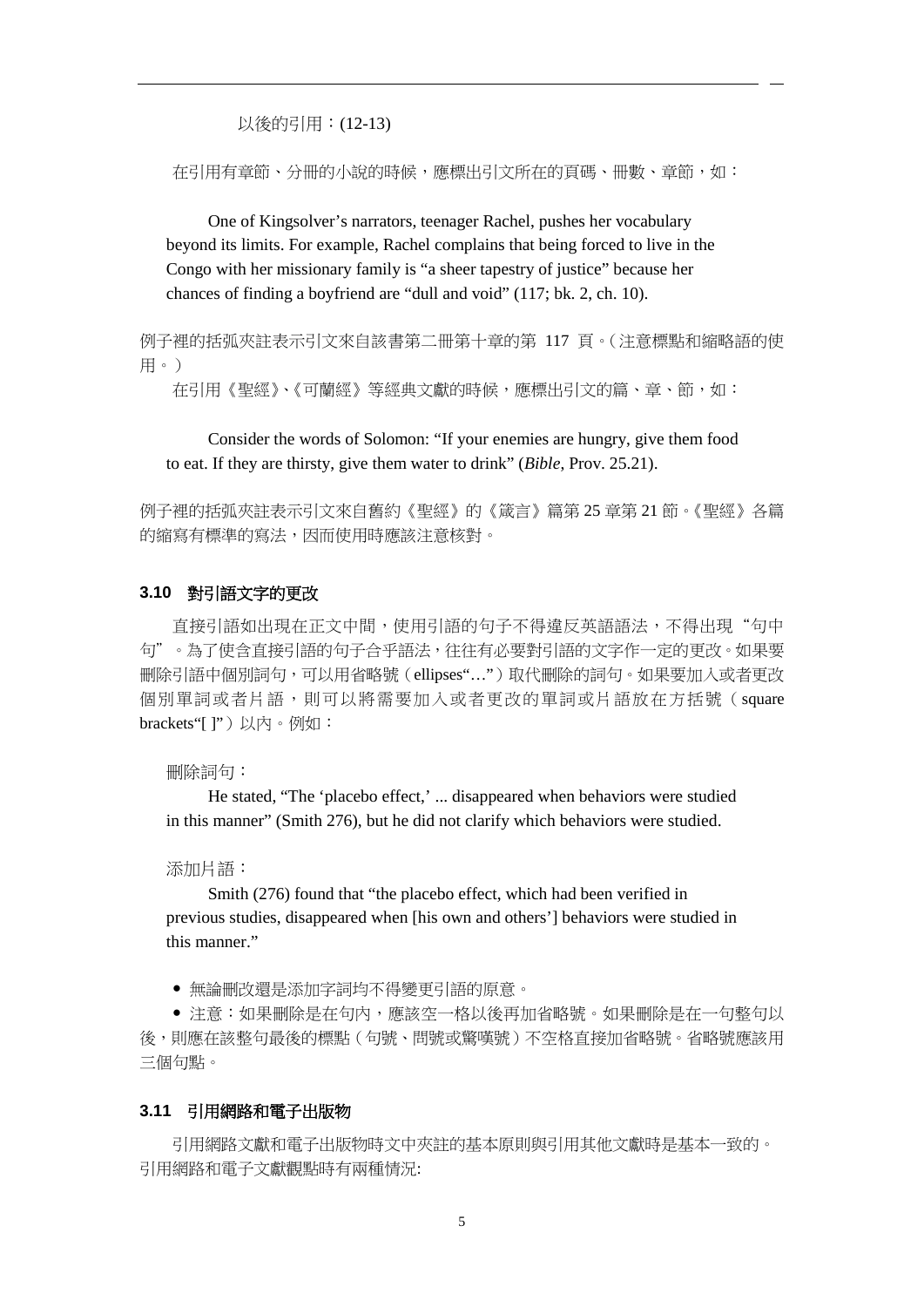**3.11.1** 一種是引用網路與電子文獻的全文觀點(或做整體描述),

如果作者的姓氏或研究專案/主題網站的名稱已在正文同一句中出現,按 MLA 的規範不需要 使用括弧夾註,如:

William I. Mitchell's *City of Bits* discusses architecture and urban life in the context of the digital telecommunications revolution.

Victorian Women Writers Project has tried to develop a "historical sociology" of women's writing in nineteenth-century England.

The database *Duecento* is an invaluable source for texts of medieval Itanlian poetry.

*Romance Languages and Literature Home Page* has links to many helpful resources.

**3.11.2** 另一種情況是引用部分觀點,如果作者的姓氏或研究專案/主題網站的名稱在正文中 沒有出現,那麼在括弧夾註中需注明作者或項目名稱,文章名稱,段落。

One online film critic stated that *Fitzcarraldo* is "...a beautiful and terrifying critique of obsession and colonialism" (Garcia, "Herzog: a Life," par. 18). (其中 "par."指網頁上的段落)

Hypertext, as one theorist puts it, is "all about connection, linkage, and affiliation" (Moulthrop, "You Say," par.19).

如果作者姓氏已給出,則夾註中只標注所缺項目:

"The debut of Julius Caesar," according to Sohmer, "proclaimed Shakespeare's Globe a theater of courage and ideas, a place where an audience must observe with the inner eye, listen with the inner ear" (par. 44).

#### **4.** 註腳(**footnotes**)的使用

在 MLA 的規範裡,註腳只應在下列兩種情況中考慮使用:

- (1) 提供有一定重要性、但寫入正文將有損文本條理和邏輯的解釋性資訊;
- (2) 提供因篇幅過大不宜使用括弧夾註注明的文獻出處資訊。

# **5** 參考文獻著錄的格式

參考文獻著錄在 MLA 規範裡叫做 Works Cited。撰寫論文時應仔細閱讀 MLA 的規範手 冊,本節提供部分著錄實例供參考。

#### **5.1** 著錄已出版的文章

一位作者寫的文章

Most, Andrea. " 'We Know We Belong to the Land': The Theatricality of Assimilation in Rodgers and Hammerstein's *Oklahoma*!" *PMLA* 113 (1998): 77-89.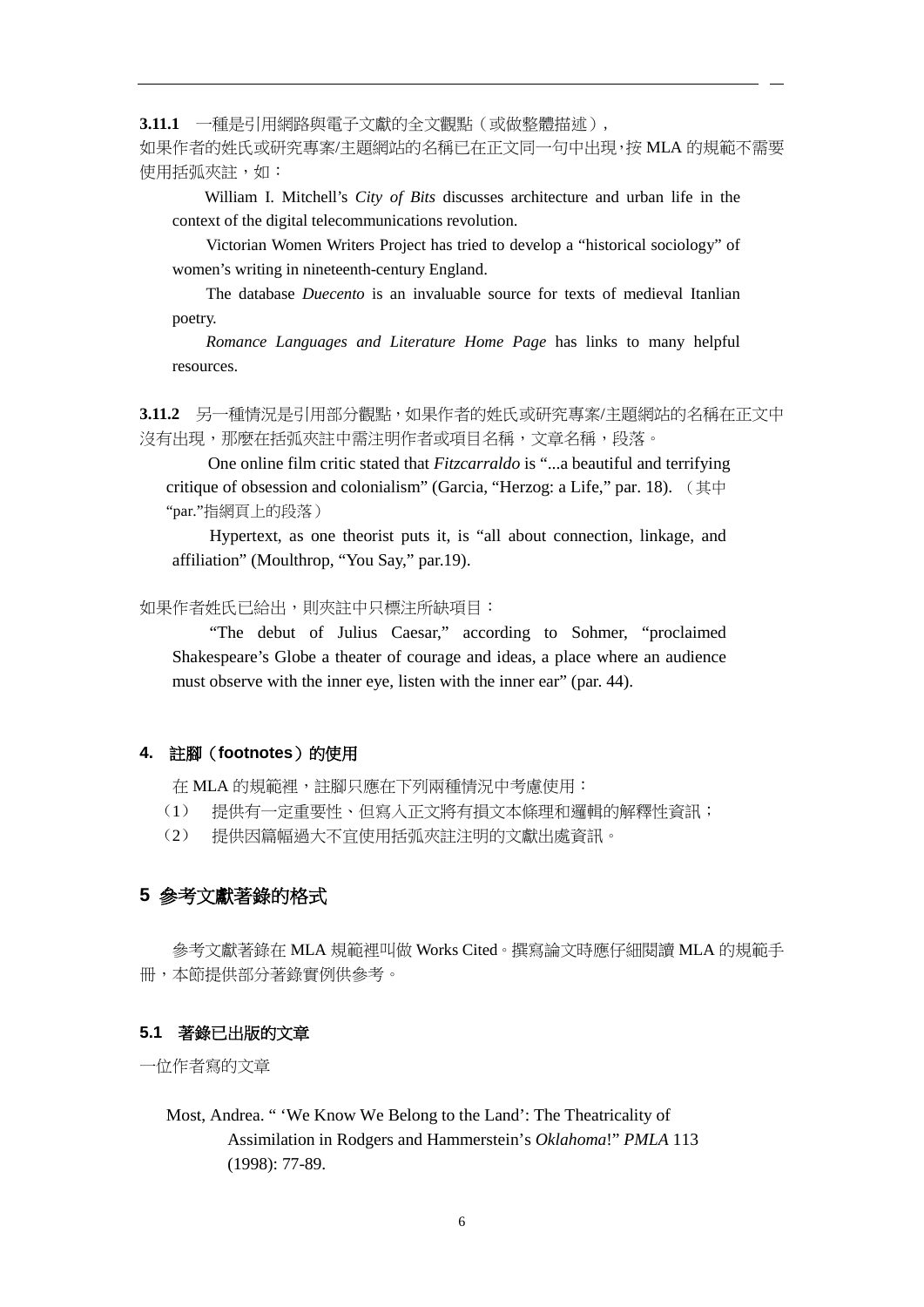兩位作者寫的文章

White, Sabina, and Andrew Winzelberg. "Laughter and Stress." *Humor* 5 (1992):343-55.

兩位以上的作者寫的文章

Mascia-Lees, Frances E., Pat Sharpe, and Colleen B. Cohen. "Double Liminality and the Black Woman Writer." *American Behavioral Scientist* 31 (1987): 101-14.

如果作者人數超過三人,也可以考慮僅保留第一作者的名字,加上 et al.(拉丁文 "and others"),如:

Mascia-Lees, Frances E., et al. "Double Liminality and the Black Woman Writer." *American Behavioral Scientist* 31 (1987): 101-14.

書評、影評、電視節目評論等(Review)

Kidd, John. "The Scandal of *Ulysses*." Rev. of *Ulysses: The Corrected Text,* by Hans Walter Gabler. *New York Review of Books* 30 June (1988): 32-39.

收集在書籍中的文章(Selection from an edited book)

Glover, David. "The Stuff That Dreams Are Made Of: Masculinity, Femininity, and the Thriller." *Gender, Genre and Narrative Pleasure.* Ed. Derek Longhurst. London: Unwin Hyman, 1989. 67-83.

雜誌中的文章

Miller, Mark Crispen. "Massa, Come Home." *New Republic* 16 Sept. 1981: 29-32.

注意:著錄引用雜誌中的文章應標明雜誌的出版日期。

報紙中的文章

Lohr, Steve. "Now Playing: Babes in Cyberspace." *New York Times* 3 Apr. 1988: late  $ed$ :  $C1+$ . "late ed."指的是版本, "C+"指的是版面的位置。 百科全書中的文章(An entry in an encyclopedia)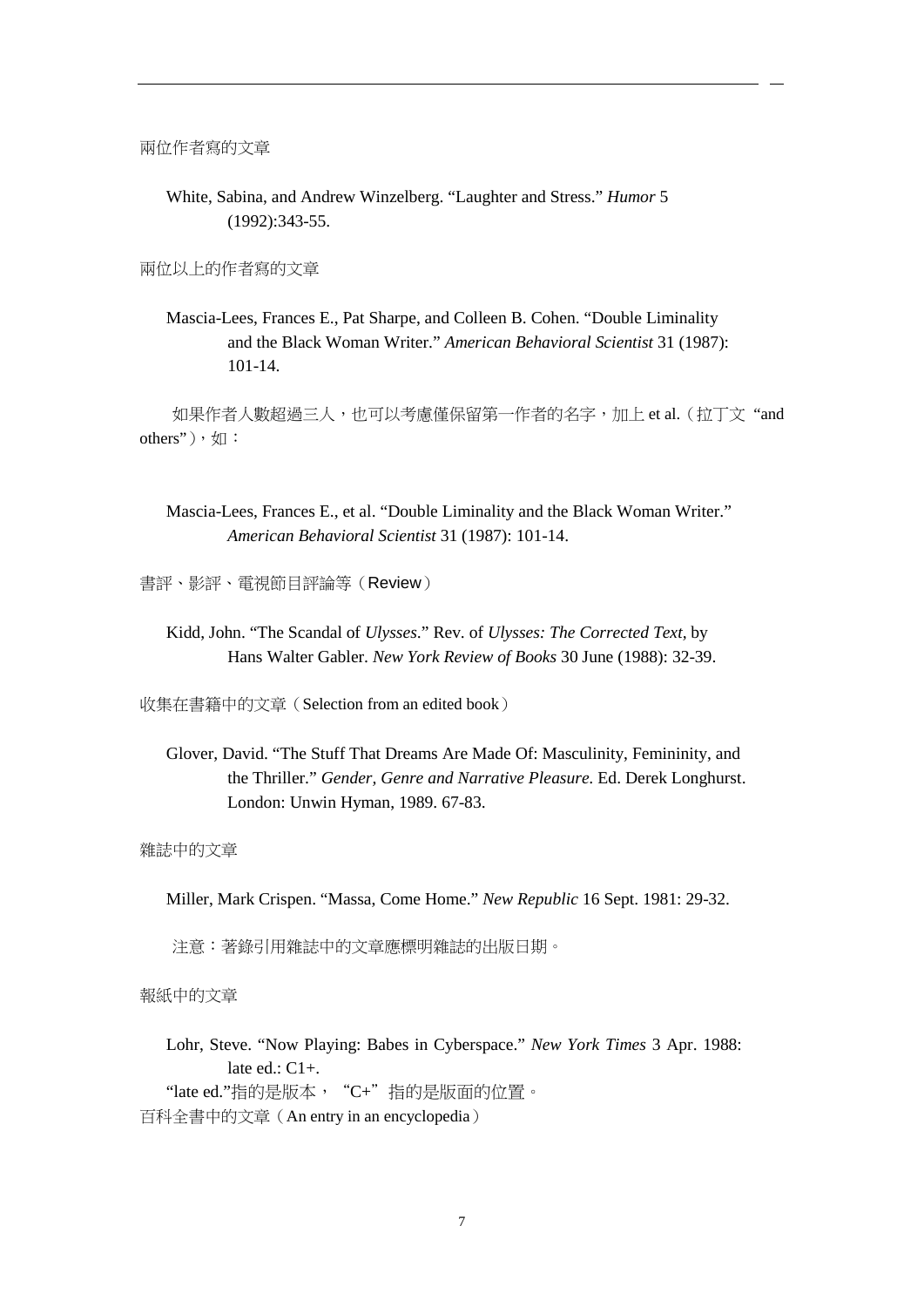Mohanty, Jitendra M. "Indian Philosophy." *The New Encyclopaedia Britannica: Macropaedia*. 15th ed. 1987.

政府檔(A government publication)

United States. Natl. Council on Disability. *Promises to Keep: A Decade of Federal Enforcement of the Americans with Disabilities Act*. Washington: GPO, 2000.

#### **5.2** 著錄已出版的書籍

一位作者寫的書籍

Graff, Gerald. *Professing Literature: An Institutional History*. Chicago: U of Chicago P, 1987.

新版書(Book with a new edition)

Erikson, Erik. *Childhood and Society.* 2nd ed. New York: Norton, 1963.

(2nd ed.)指的是版本,ed.小寫

團體作者(Book with a corporate author)寫的書籍

MLA:

College Board. *College-bound Seniors: 1989 SAT Profile*. New York: College Entrance Examination Board, 1989.

無作者書籍(Book with no author)

*Guidelines for the Workload of College English Teacher*. Urbana: National Council of Teachers of English, 1987.

編撰的書籍(Edited book)

一位作者:

Feldman, Paula R., ed. *British Women Poets of the Romantic Era*. Baltimore: Johns Hopkins UP, 1997.

兩位作者:

Kerckhove, Derrick de, and Charles J*.* Lumsden, eds. *The Alphabet and the Brain: The Lateralization of Writing.* Berlin: Springer-Verlag, 1988.

注意:一位編者用"ed.", 兩位或兩位以上用"eds."。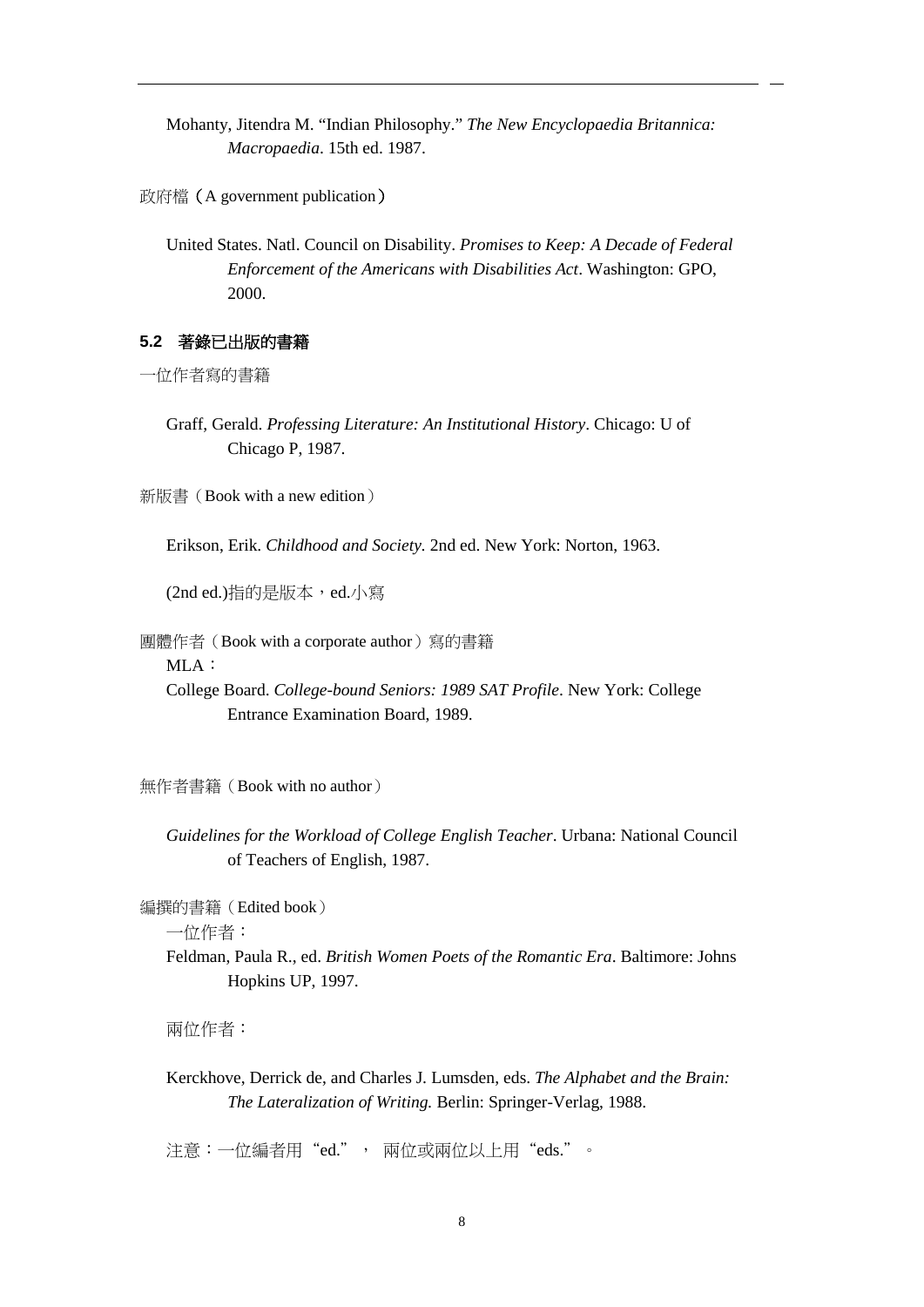翻譯的書籍(Translated book) 翻譯的書籍應在書名後加上"Trans+譯者名",翻譯者的名和姓不需要改變次序。

Lacan, Jacques. *Ecrits: A Selection.* Trans. Alan Sheridan. New York: Norton, 1977.

重版書(Republished book)

Hurston, Zora Neale. *Their Eyes Were Watching God.* 1937. Urbana: U of Illinois P, 1978.

#### **5.3** 著錄尚未正式出版的文獻

碩博士論文(Dissertation)

Hubert, Henry Allan. "The Development of English Studies in Nineteenth-Century Anglo- Canadian Colleges." Diss. U of British Columbia, 1988.

學術會議上的報告(Conference paper)

Moffett, James. "Censorship and Spiritual Education." The Right to Literacy Conference. Columbus, Ohio, September 1988.

#### 研究報告

Flower, Linda. The Role of Task Representation in Reading to Write. Technical Report No. 6. Berkeley: Center for the Study of Writing at U of California, Berkeley and Carnegie Mellon U, 1987.

小冊子(A brochure)

Commonwealth of Massachusetts. Dept. of Jury Commissioner. *A Few Facts about Jury Duty*. Boston: Commonwealth of Massachusetts, 1997.

#### **5.4** 著錄非印刷材料

**5.4.1** 電影或錄影

*High Fidelity*. Dir. Stephen Frears. Perf. John Cusack, Iben Hjejle, Jack Black, and Todd Louiso. 2000. Videocassette. Walt Disney Video, 2001. 條目以影名開始(用斜體表示),繼以導演的姓名(放在"Dir."之後)和主要演員的 姓名(放在"Perf."之後),然後是發行者的名稱和發行年份。如果是錄影帶或 DVD, 則應在發行者的名稱前注明是"Videocassette"或"DVD"。

5.4.2 假若著錄非正式發行的電影或錄影,則應報告收藏該電影或錄影的地方,如:

5.4.3 電視廣播節目和系列報導(A Radio/Television Broadcast/Series)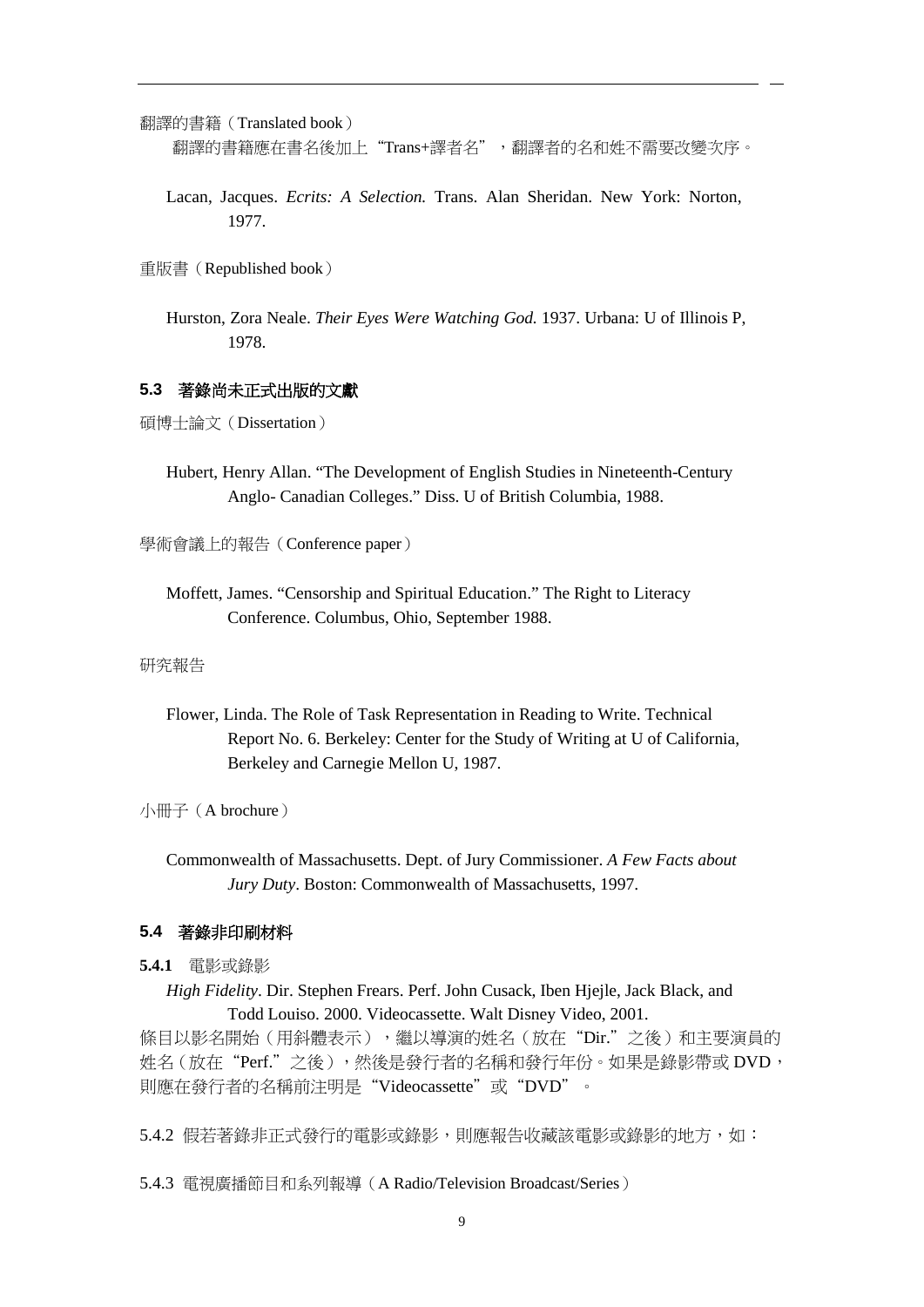"Monkey Trial." *American Experience*. PBS. WGBH, Boston. 18 Mar. 2003.

5.4.4 電視系列報導分集(A Single Episode of a Television Series) *Mysteries of the Pyramids*. On the Inside. Discovery Channel. 7 Feb. 2001.

(無論是 MLA 還是 APA 的規範,分集的標題均不用斜體,也不用引號。)

5.4.5. 音樂節目(A music recording)

Bizet, Georges. *Carmen*. Perf. Jennifer Laramore, Thomas Moser, Angela Gheorghiu, and Samuel Ramey. Bavarian State Orch. and Chorus. Cond. Giuseppe Sinopoli. Warner, 1996.

Chapman, Tracy. "Paper and Ink." *Telling Stories*. Elektra, 2000.

條目以作曲家、指揮、演奏者的姓名開始,如果作品較長,則繼以作品名稱(用斜體表示), 再其他的演奏者和音樂家;如果作品是一首歌,則歌曲名稱放在引號內,繼以唱片或歌曲集 的名稱(用斜體表示)。最後是出版商和出版年份。

本例中"Taupin"為演唱人,"(1975)"為版權獲得日期, "Someone saved my life tonight" 為歌名,"Elton John"為錄製人,"On *Captain fantastic and the brown dirt cowboy*"為歌曲 集的名稱, "CD"表示該歌曲集為光碟。最後是出版地點和出版商。

#### **5.5** 著錄漢語著作和文章

如果在英文撰寫的論文中引用中文著作或者期刊,括弧夾註中只需用中文拼音標明作者 的姓氏(見第 3.1.1 節),相應的,參考文獻著錄的條目必須按作者姓氏中文拼音的字母順序 與英文文獻的條目一同排列。條目中凡正文中未加引用的內容均不必翻譯。例如:

Zhou, Xiaoyi. [周小儀],《唯美主義與消費文化》. 北京:北京大學出版社,2002.

Zhou, Zuoren. [周作人], 《兒童文學小論中國新文學的源流》.石家莊:河

北教育出版社.

引用中文期刊文章,必須標明文章出現的頁碼。 條目中的漢語不得使用斜體。

#### **5.6** 著錄網路和電子出版物

著錄網路和電子出版物與著錄其他文獻相比,增加一些資訊條目: 網路上的參考資料(Online reference source)

- 1. 如果資料來源是完整的學術項目或資訊網站,則第一項是專案或主頁的名稱
- 2. 如果有主頁編者的姓氏,也須標明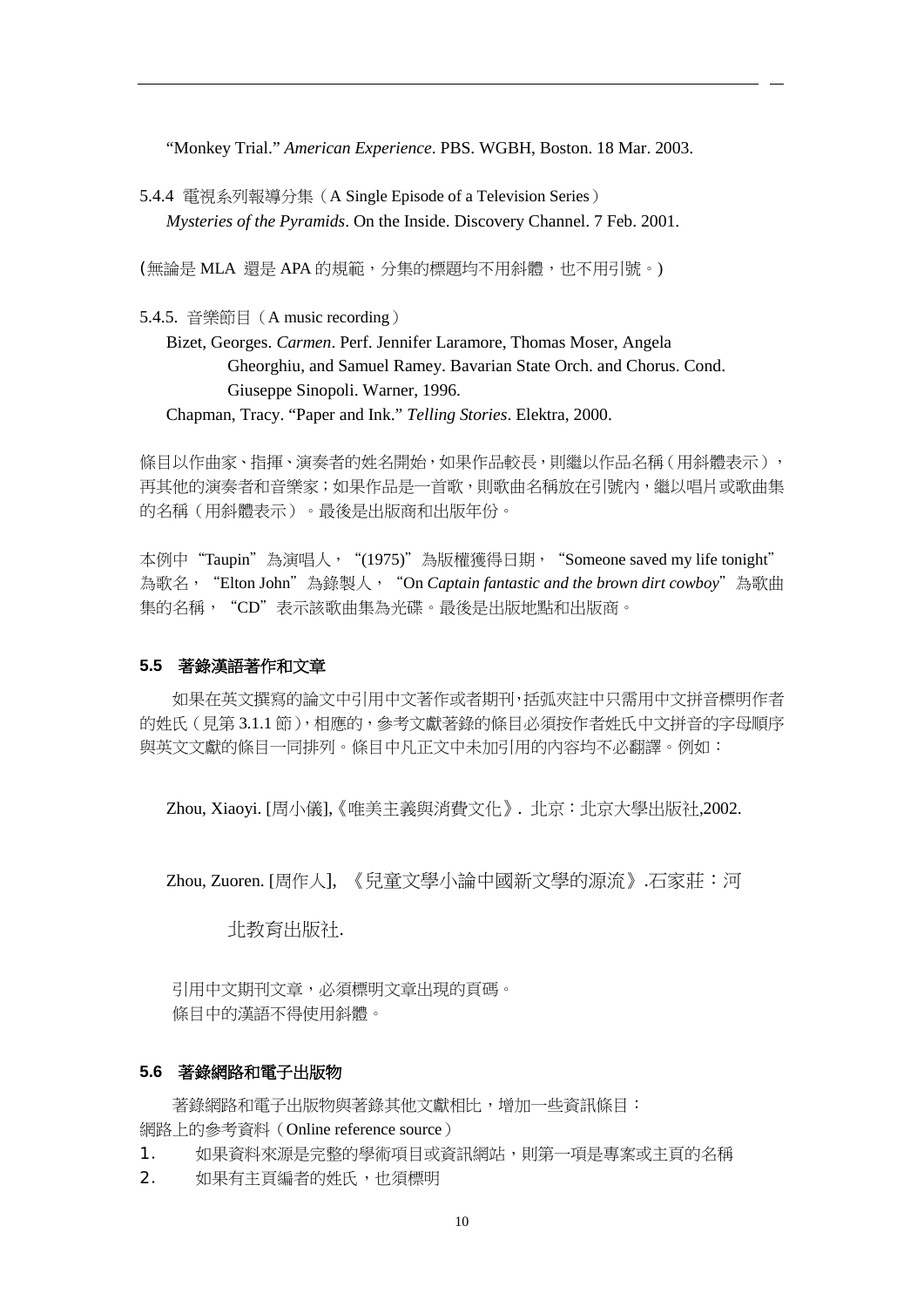- 3. 電子出版物和網路文獻的發表日期或上傳日期或最近更新日期
- 4. 任何支援機構或組織的名稱
- 5. 論文撰寫人上網查詢的日期(date of retrieval)
- 6. 標明網址。條目中網址如需斷開換行,必須在"/"之後或者"."之前,網址中不得 出現空格。
- 7. 實在提供不了的資訊可以空缺。
	- *The Cinderella Project*. Ed. Michael N. Salda. Vers.1.1. Dec. 1997. De Grummond Children's Lit. Research Collection, U of Southern Mississippi. 15 Apr. 1998 <http://www-dept.usm.edu/~engdept/cinderella/cinderella.html>.

"Fresco." Britannica Online. Vers. 98.2. April 1998. Encyclopedia Britannica. 8 May 1998 <http://www.eb.com:180>.

注意:本例中"Vers. 98.2"為版本, "April 1998"為出版日期, "Encyclopedia Britannica"為出版人。"8 May 1998"為查詢日期。

著錄網路書籍

- 1. 作者名字
- 2. 書籍名稱
- 3. 編纂者或譯者(如果有的話)
- 4. 出版資訊
- 5. 登陸或查詢日期
- 6. 網址

Austen, Jane. Pride and Prejudice. Ed. Henry Churchyard. 1996. 10 Sept. 1998 [<http://www.pemberley.com/janeinfo/pridprej.html>](http://www.pemberley.com/janeinfo/pridprej.html).

網路期刊(online journal)上的文章 (1)紙印期刊的電子版:

> Bleich, Eric. "From International Ideas to Domestic Policies: Educational Multiculturalism in England and France." *Comparative Politics* 31.1 (Oct. 1998): 6 pp. Expanded Academic ASAP. Middlebury College 2 Aug. 2003 <http://myriad.middlebury.edu/verify-iac>.

該例中, "6 pp."表示文章有 6 頁, "Expanded Academic ASAP. Middlebury College" 為網頁名稱, "2 Aug. 2000"為論文撰寫人上網查詢的日期。

(2)僅有網路版的期刊

Burka, Lauren P. "A Hypertext History of Multi-User Dimensions." *MUD History.* 1996. 2 Aug. 1996 <http://www.utopia.com/talent/lpb/muddex/essay>.

報紙電子版中的文章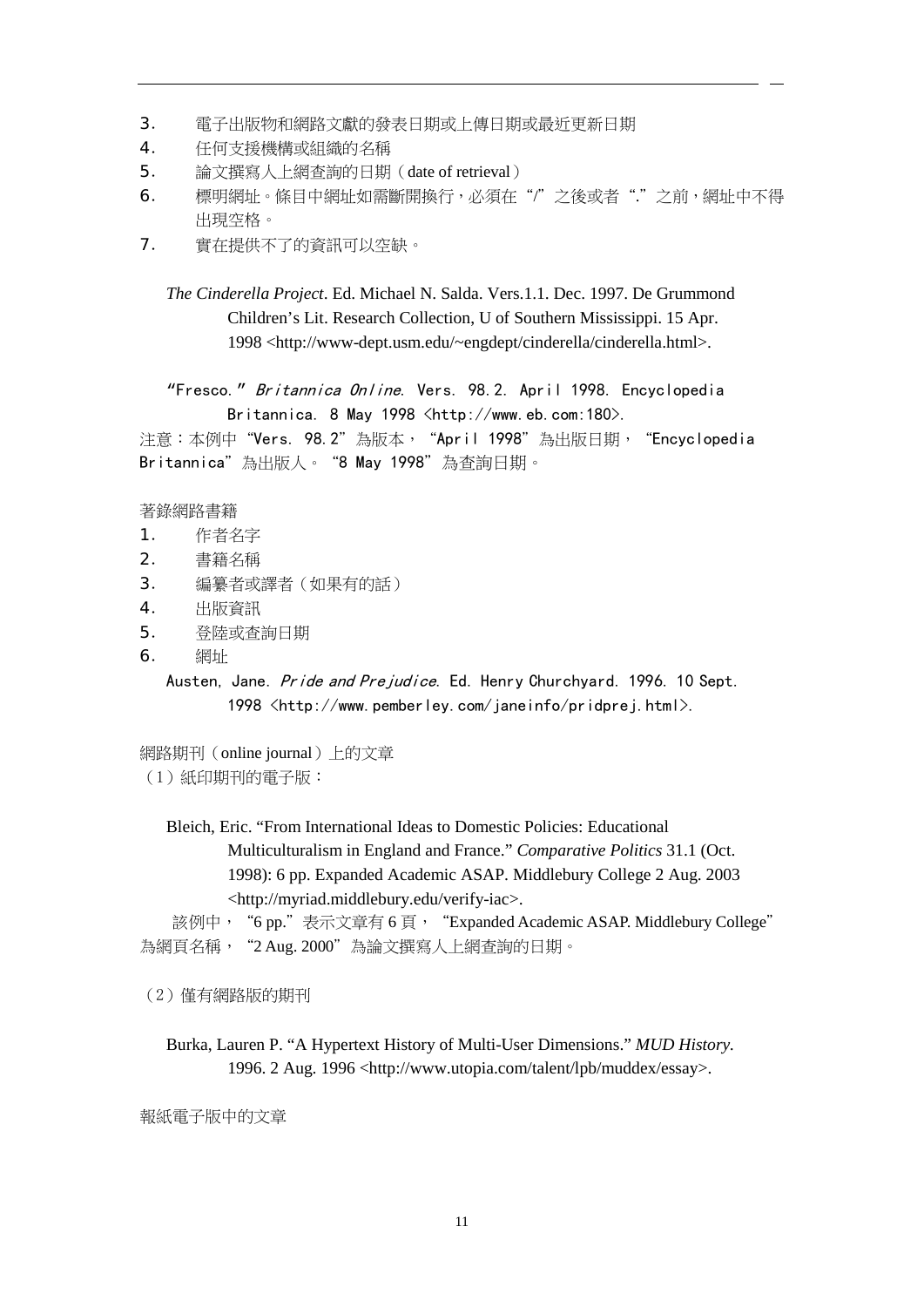Verhovek, Sam Howe. "Microsofts Might Be Better Than One." *The New York Times*. 1 May 2000. 3 June 2001 <http://wwwnytimes.com/library/tech/ 00/05/Biztech\_articles/01seat.html>.

網路上的獨立文本(Stand-alone document)

Eilola, John. "Little Machines: Rearticulating Hypertext Users." 3 Dec. 1994. 14 Aug 1996 <ftp://ftp.daedalus.com/pub/CCCC95/john-eilol>.

如果網頁沒有提供作者姓名,則條目以網頁名或者檔案名開始。"(n.d.)"表示網頁沒有提 供上傳日期。此時也應注明上網查得此資訊的日期。

大學網頁上的文獻

Felluga, Dino. *Undergraduate Guide to Literary Theory.* 17 Dec. 1999. Purdue University. 15 Nov. 2000 <http://omni.cc.purdue.edu/7Efelluga/ theory2.html>.

個人主頁上的文獻

Dawe, James. Jane Austen Pge. 15 Sept. 1998 [<http://nyquist.ee.ualberta.ca/~dawe/austen.html>](http://nyquist.ee.ualberta.ca/%7Edawe/austen.html).

Lancashire, Ian. Home page. 1 May 1998 [<http://www.chass.utoronto.ca:8080/~ian/>](http://www.chass.utoronto.ca:8080/%7Eian/).

來自網路討論區 (online newsgroup, forum, or discussion group) 的資訊 著錄來自網路討論區的資訊,如果作者提供了真實姓名,則條目必須使用其真實姓名, 否則使用作者在討論區使用的姓名。條目必須提供資訊上傳的具體日期、討論主題(subject line)、資訊序號(thread of the message)等。

Stevens, Melissa. "Take Our Daughters to Work Day." Online posting. 24 Apr. 2001. Career and Workplace Issues Forum. 2 May 2001 <http://forums.nytimes.com/webin/WebX?13@@efded73>.

Garcia, Elizabeth. "Herzog: a Life." Online Film Critics Corner. 8 May 2006. The Film School of New Hampshire. 2 May 2002 [<http://www.filmnewhampshire.edu/criticscorner>](http://www.filmnewhampshire.edu/criticscorner).

注意:這裡可以不標明論文撰寫人上網查詢的日期。

# **5.7** 參考文獻的排列

(1)文獻條目按作者或第一作者姓氏的字母順序排列。

(2)同一作者的多篇文獻排序時,作者的名字只出現一次。後面的用"---"代替。但是表 示編纂的"ed."需要重複。相同作者的書目按書籍的首字母先後順序排列。